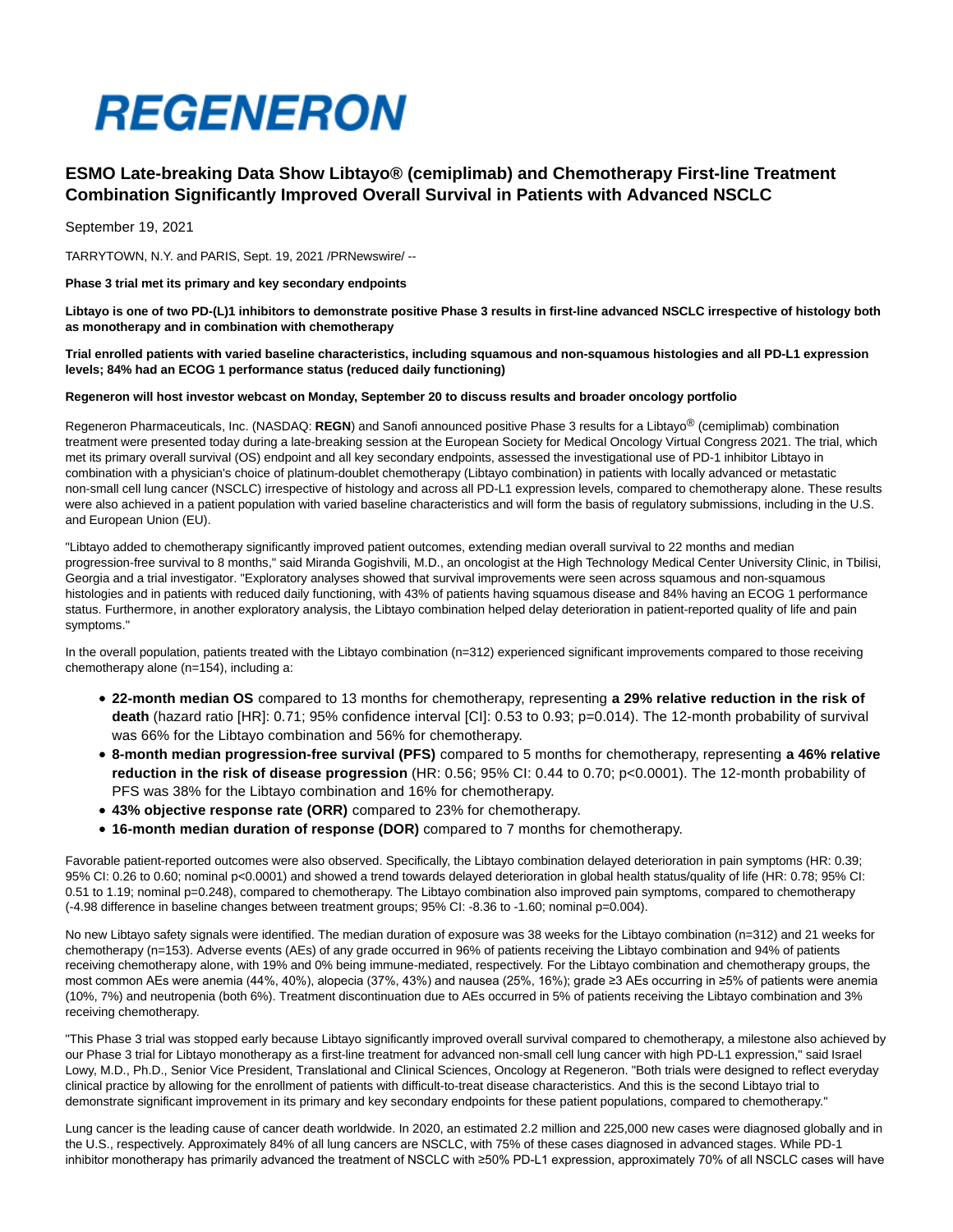<50% PD-L1 expression, making it the most common treatment setting.

"These data add to the growing body of evidence supporting the use of Libtayo in patients with advanced non-small cell lung cancer," said Peter C. Adamson, M.D., Global Development Head, Oncology and Pediatric Innovation at Sanofi. "With additional trials underway investigating Libtayo as the backbone in combinations with conventional and novel therapeutic approaches, we are encouraged by the potential to further improve outcomes for patients with difficult-to-treat cancers."

The use of Libtayo in combination with chemotherapy for advanced NSCLC is investigational, and its safety and efficacy have not been fully evaluated by any regulatory authority.

### **Investor Webcast Information**

Regeneron will host a conference call and simultaneous webcast to share updates on Regeneron's oncology portfolio on Monday, September 20 at 8:30 a.m. ET. To access this call, dial 888 660 6127 (U.S.) or +1 973 890 8355 (International). A link to the webcast may be accessed from the "Investors and Media" page of Regeneron's website at [www.regeneron.com.](https://c212.net/c/link/?t=0&l=en&o=3295452-1&h=523887238&u=http%3A%2F%2Fwww.regeneron.com%2F&a=www.regeneron.com) A replay of the conference call and webcast will be archived on the Company's website and will be available for at least 30 days.

## **About the Phase 3 Trial**

The randomized, multicenter Phase 3 trial, called EMPOWER-Lung 3, investigated a first-line combination treatment of Libtayo and platinum-doublet chemotherapy, compared to platinum-doublet chemotherapy alone. The trial enrolled 466 patients with locally advanced or metastatic NSCLC, as well as squamous or non-squamous histologies across all PD-L1 expression levels and with no ALK, EGFR and ROS1 aberrations.

Patients were randomized 2:1 to receive either Libtayo 350 mg (n=312) or placebo (n=154) administered intravenously every 3 weeks for 108 weeks, plus platinum-doublet chemotherapy administered every 3 weeks for 4 cycles. The primary endpoint was OS, and key secondary endpoints were PFS and ORR. The probability of survival and PFS at 12 months were calculated according to Kaplan-Meier estimates.

Notably, patients in the trial had a variety of baseline characteristics commonly considered difficult-to-treat. Among those enrolled, 43% had tumors with squamous histology, 67% had tumors with <50% PD-L1 expression, 15% had inoperable locally advanced disease not eligible for definitive chemoradiation, and 7% had pretreated and clinically stable brain metastases. Additionally, 84% of patients had an ECOG 1 performance status. ECOG performance status assesses patient ability to conduct daily living activities and prognosis on a scale of increasing severity ranging from 0 (no symptoms) to 5 (death).

# **About Libtayo**

Libtayo is a fully human monoclonal antibody targeting the PD-1 immune checkpoint receptor on T-cells. By binding to PD-1, Libtayo has been shown to block cancer cells from using the PD-1 pathway to suppress T-cell activation.

The generic name for Libtayo in its approved U.S. indications is cemiplimab-rwlc, with rwlc as the suffix designated in accordance with Nonproprietary Naming of Biological Products Guidance for Industry issued by the U.S. FDA. Libtayo is being jointly developed by Regeneron and Sanofi under a global collaboration agreement.

The extensive clinical program for Libtayo is focused on difficult-to-treat cancers. Libtayo is currently being investigated in advanced cervical cancer, as well as in trials combining Libtayo with either conventional or novel therapeutic approaches for other solid tumors and blood cancers. These potential uses are investigational, and their safety and efficacy have not been evaluated by any regulatory authority.

# **About Regeneron's VelocImmune® Technology**

Regeneron's VelocImmune technology utilizes a proprietary genetically engineered mouse platform endowed with a genetically humanized immune system to produce optimized fully human antibodies. When Regeneron's President and Chief Scientific Officer George D. Yancopoulos was a graduate student with his mentor Frederick W. Alt in 1985, they were the first to [envision m](https://c212.net/c/link/?t=0&l=en&o=3295452-1&h=2937039095&u=https%3A%2F%2Fwww.sciencedirect.com%2Fscience%2Farticle%2Fabs%2Fpii%2F0168952585900897&a=envision)aking such a genetically humanized mouse, and Regeneron has spent decades inventing and developing VelocImmune and related VelociSuite® technologies. Dr. Yancopoulos and his team have used VelocImmune technology to create approximately a quarter of all original, FDA-approved and authorized fully human monoclonal antibodies currently available. This includes REGEN–COV™ (casirivimab with imdevimab), Dupixer $\Re$  (dupilumab), Libtayo<sup>®</sup> (cemiplimab-rwlc), Praluent<sup>®</sup> (alirocumab), Kevzara<sup>®</sup> (sarilumab), Evkeeza<sup>®</sup> (evinacumab-dgnb) and Inmazeb™ (atoltivimab, maftivimab and odesivimab-ebgn).

# **IMPORTANT SAFETY INFORMATION AND INDICATION FOR U.S. PATIENTS**

#### **What is Libtayo?**

Libtayo is a prescription medicine used to treat people with a type of skin cancer called cutaneous squamous cell carcinoma (CSCC) that has spread or cannot be cured by surgery or radiation.

Libtayo is a prescription medicine used to treat people with a type of skin cancer called basal cell carcinoma that cannot be removed by surgery (locally advanced BCC) and have received treatment with a hedgehog inhibitor (HHI), or cannot receive treatment with an HHI.

Libtayo is a prescription medicine used to treat people with a type of skin cancer called basal cell carcinoma that has spread (metastatic BCC) and have received treatment with an HHI, or cannot receive treatment with an HHI. This use is approved based on how many patients responded to treatment and how long they responded. Studies are ongoing to provide additional information about clinical benefit.

Libtayo is a prescription medicine used to treat people with a type of lung cancer called non-small cell lung cancer (NSCLC). Libtayo may be used as your first treatment when your lung cancer has not spread outside your chest (locally advanced lung cancer) and you cannot have surgery or chemotherapy with radiation, or your lung cancer has spread to other areas of your body (metastatic lung cancer), and your tumor tests positive for high "PD-L1" and your tumor does not have an abnormal "EGFR"," ALK "or "ROS1" gene.

It is not known if Libtayo is safe and effective in children.

## **What is the most important information I should know about Libtayo?**

Libtayo is a medicine that may treat certain cancers by working with your immune system. Libtayo can cause your immune system to attack normal organs and tissues in any area of your body and can affect the way they work. These problems can sometimes become severe or life-threatening and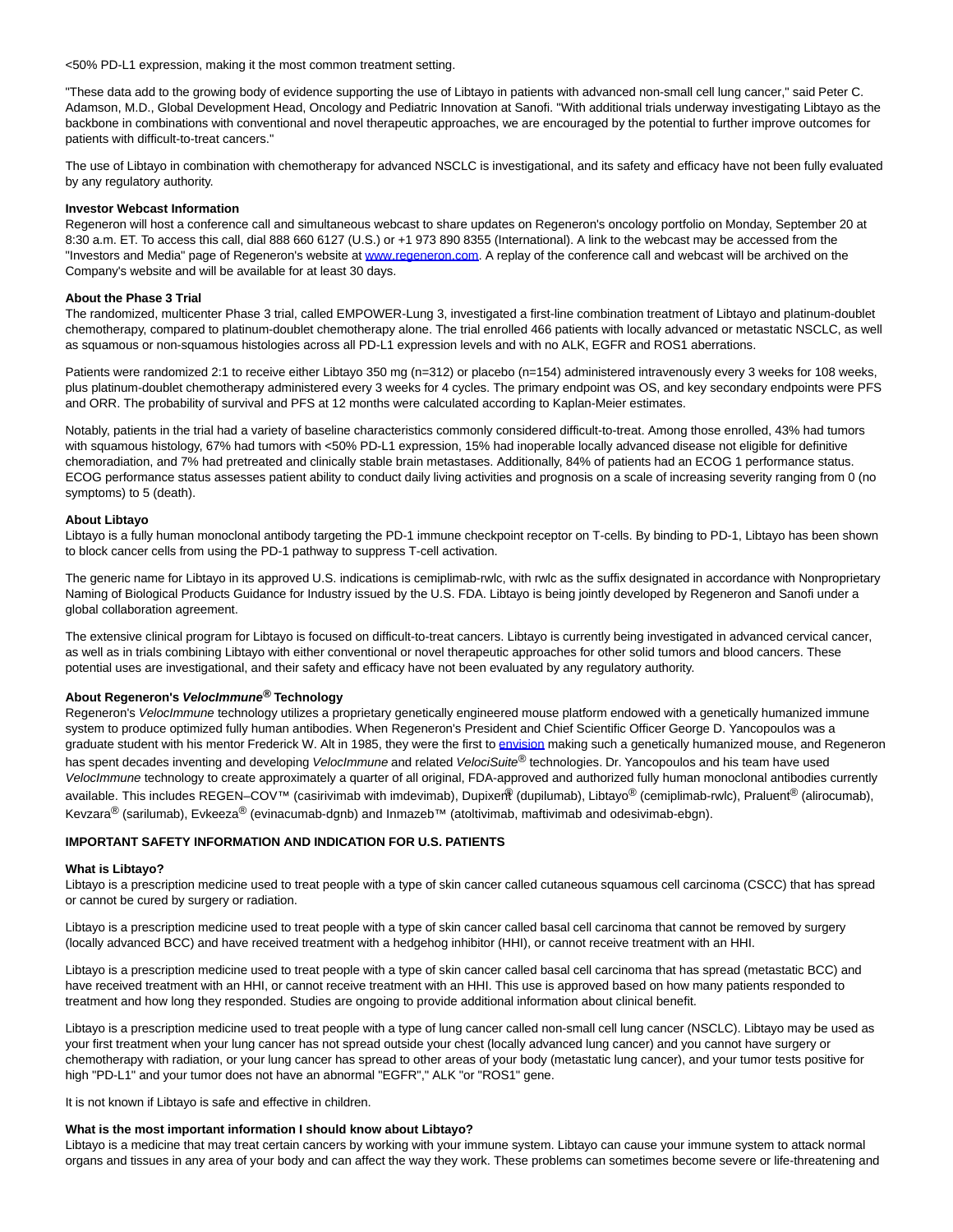can lead to death. You can have more than one of these problems at the same time. These problems may happen anytime during treatment or even after your treatment has ended.

# **Call or see your healthcare provider right away if you develop any new or worsening signs or symptoms, including:**

- **Lung problems:** cough, shortness of breath, or chest pain
- **Intestinal problems:** diarrhea (loose stools) or more frequent bowel movements than usual, stools that are black, tarry, sticky or have blood or mucus, or severe stomach area (abdomen) pain or tenderness
- **Liver problems:** yellowing of your skin or the whites of your eyes, severe nausea or vomiting, pain on the right side of your stomach area (abdomen), dark urine (tea colored), or bleeding or bruising more easily than normal
- **Hormone gland problems:** headache that will not go away or unusual headaches, eye sensitivity to light, eye problems, rapid heartbeat, increased sweating, extreme tiredness, weight gain or weight loss, feeling more hungry or thirsty than usual, urinating more often than usual, hair loss, feeling cold, constipation, your voice gets deeper, dizziness or fainting, or changes in mood or behavior, such as decreased sex drive, irritability, or forgetfulness
- **Kidney problems:** decrease in your amount of urine, blood in your urine, swelling of your ankles, or loss of appetite
- **Skin problems:** rash, itching, skin blistering or peeling, painful sores or ulcers in mouth or nose, throat, or genital area, fever or flu-like symptoms, or swollen lymph nodes
- Problems can also happen in other organs and tissues. These are not all of the signs and symptoms of immune system problems that can happen with Libtayo. Call or see your healthcare provider right away for any new or worsening signs or symptoms, which may include: chest pain, irregular heartbeat, shortness of breath or swelling of ankles, confusion, sleepiness, memory problems, changes in mood or behavior, stiff neck, balance problems, tingling or numbness of the arms or legs, double vision, blurry vision, sensitivity to light, eye pain, changes in eyesight, persistent or severe muscle pain or weakness, muscle cramps, low red blood cells, or bruising
- **Infusion reactions that can sometimes be severe.** Signs and symptoms of infusion reactions may include: nausea, chills or shaking, itching or rash, flushing, shortness of breath or wheezing, dizziness, feel like passing out, fever, back or neck pain, or facial swelling.
- **Rejection of a transplanted organ.** Your healthcare provider should tell you what signs and symptoms you should report and monitor you, depending on the type of organ transplant that you have had.
- **Complications, including graft-versus-host disease (GVHD), in people who have received a bone marrow (stem cell) transplant that uses donor stem cells (allogeneic).** These complications can be serious and can lead to death. These complications may happen if you underwent transplantation either before or after being treated with Libtayo. Your healthcare provider will monitor you for these complications.

# **Getting medical treatment right away may help keep these problems from becoming more serious.**

Your healthcare provider will check you for these problems during your treatment with Libtayo. Your healthcare provider may treat you with corticosteroid or hormone replacement medicines. Your healthcare provider may also need to delay or completely stop treatment with Libtayo if you have severe side effects.

# **Before you receive Libtayo, tell your healthcare provider about all your medical conditions, including if you:**

- have immune system problems such as Crohn's disease, ulcerative colitis, or lupus
- have received an organ transplant
- have received or plan to receive a stem cell transplant that uses donor stem cells (allogeneic)
- have a condition that affects your nervous system, such as myasthenia gravis or Guillain-Barré syndrome are pregnant or plan to become pregnant. Libtayo can harm your unborn baby

# **Females who are able to become pregnant:**

- Your healthcare provider will give you a pregnancy test before you start treatment.
- You should use an effective method of birth control during your treatment and for at least 4 months after your last dose of Libtayo. Talk with your healthcare provider about birth control methods that you can use during this time.
- Tell your healthcare provider right away if you become pregnant or think you may be pregnant during treatment with Libtayo.
- are breastfeeding or plan to breastfeed. It is not known if Libtayo passes into your breast milk. Do not breastfeed during treatment and for at least 4 months after the last dose of Libtayo.

# **Tell your healthcare provider about all the medicines you take,** including prescription and over-the-counter medicines, vitamins, and herbal supplements.

The most common side effects of Libtayo include muscle or bone pain, tiredness, rash, and diarrhea. These are not all the possible side effects of Libtayo. Call your doctor for medical advice about side effects. You may report side effects to FDA at 1-800-FDA-1088. You may also report side effects to Regeneron Pharmaceuticals and Sanofi at 1-877-542-8296.

**Please see full [Prescribing Information,](https://c212.net/c/link/?t=0&l=en&o=3295452-1&h=2482271730&u=https%3A%2F%2Fwww.regeneron.com%2Fsites%2Fdefault%2Ffiles%2FLibtayo_FPI.pdf&a=Prescribing+Information) including [Medication Guide.](https://c212.net/c/link/?t=0&l=en&o=3295452-1&h=2208591986&u=https%3A%2F%2Fwww.regeneron.com%2Fsites%2Fdefault%2Ffiles%2Fx1216(3)a.pdf&a=Medication+Guide)**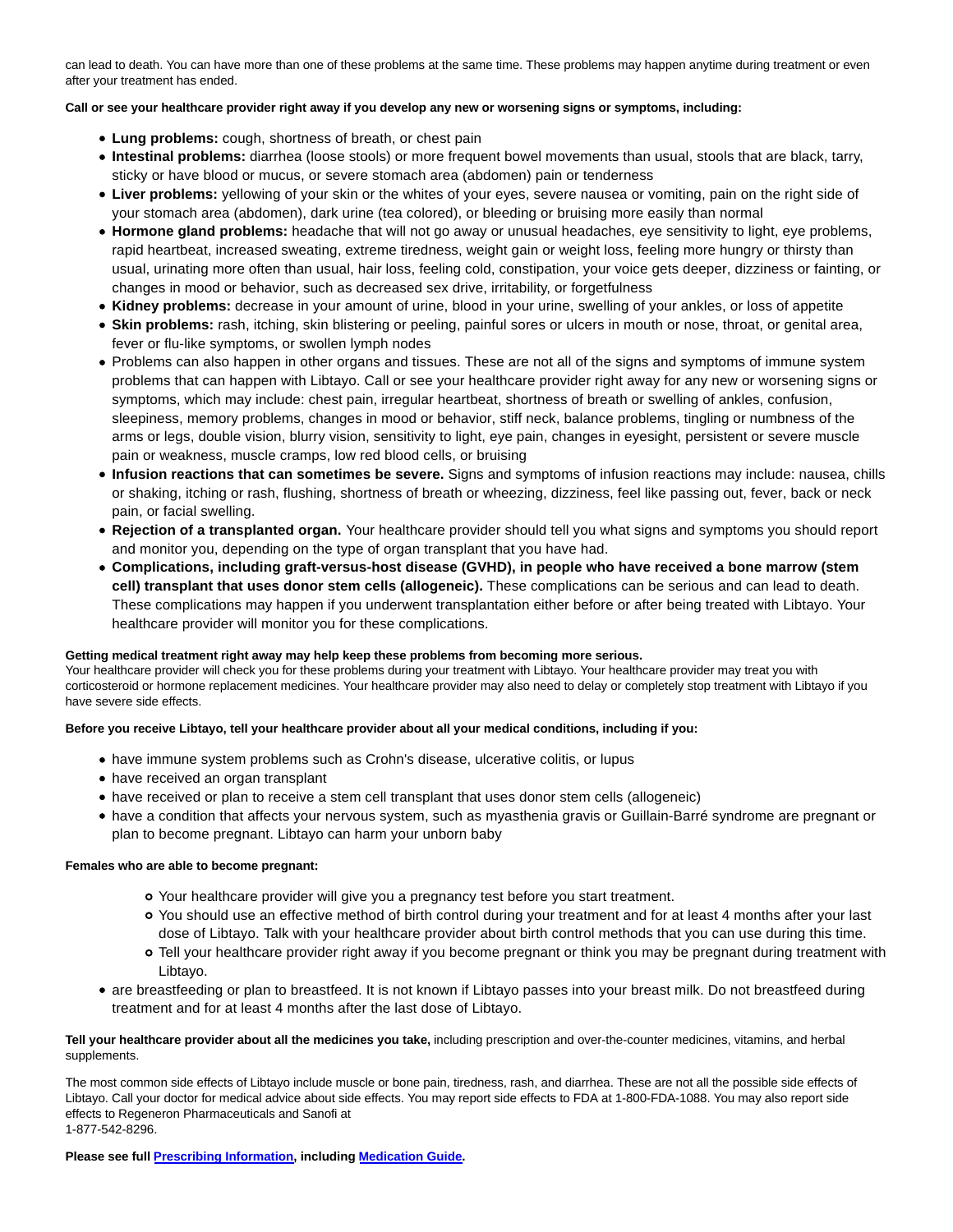## **About Regeneron**

Regeneron (NASDAQ: REGN) is a leading biotechnology company that invents life-transforming medicines for people with serious diseases. Founded and led for over 30 years by physician-scientists, our unique ability to repeatedly and consistently translate science into medicine has led to nine FDA-approved treatments and numerous product candidates in development, almost all of which were homegrown in our laboratories. Our medicines and pipeline are designed to help patients with eye diseases, allergic and inflammatory diseases, cancer, cardiovascular and metabolic diseases, pain, hematologic conditions, infectious diseases and rare diseases.

Regeneron is accelerating and improving the traditional drug development process through our proprietary VelociSuite technologies, such as VelocImmune, which uses unique genetically humanized mice to produce optimized fully human antibodies and bispecific antibodies, and through ambitious research initiatives such as the Regeneron Genetics Center, which is conducting one of the largest genetics sequencing efforts in the world.

For additional information about the company, please visi[t www.regeneron.com o](https://c212.net/c/link/?t=0&l=en&o=3295452-1&h=3572266517&u=https%3A%2F%2Fwww.regeneron.com%2F&a=www.regeneron.com)r follow @Regeneron on Twitter.

#### **About Sanofi**

Sanofi is dedicated to supporting people through their health challenges. We are a global biopharmaceutical company focused on human health. We prevent illness with vaccines, provide innovative treatments to fight pain and ease suffering. We stand by the few who suffer from rare diseases and the millions with long-term chronic conditions.

With more than 100,000 people in 100 countries, Sanofi is transforming scientific innovation into healthcare solutions around the globe.

#### **Regeneron Forward-Looking Statements and Use of Digital Media**

This press release includes forward-looking statements that involve risks and uncertainties relating to future events and the future performance of Regeneron Pharmaceuticals, Inc. ("Regeneron" or the "Company"), and actual events or results may differ materially from these forward-looking statements. Words such as "anticipate," "expect," "intend," "plan," "believe," "seek," "estimate," variations of such words, and similar expressions are intended to identify such forward-looking statements, although not all forward-looking statements contain these identifying words. These statements concern, and these risks and uncertainties include, among others, the impact of SARS-CoV-2 (the virus that has caused the COVID-19 pandemic) on Regeneron's business and its employees, collaborators, and suppliers and other third parties on which Regeneron relies, Regeneron's and its collaborators' ability to continue to conduct research and clinical programs, Regeneron's ability to manage its supply chain, net product sales of products marketed or otherwise commercialized by Regeneron and/or its collaborators (collectively, "Regeneron's Products"), and the global economy; the nature, timing, and possible success and therapeutic applications of Regeneron's Products and product candidates being developed by Regeneron and/or its collaborators (collectively, "Regeneron's Product Candidates") and research and clinical programs now underway or planned, including without limitation Libtayo $^\circledR$  (cemiplimab) in combination with chemotherapy for the treatment of patients with locally advanced or metastatic non-small cell lung cancer ("NSCLC"); the likelihood, timing, and scope of possible regulatory approval and commercial launch of Regeneron's Product Candidates and new indications for Regeneron's Products, such as possible regulatory approval of Libtayo in combination with chemotherapy for the treatment of NSCLC as well as Libtayo (as a monotherapy or in combination with conventional or novel therapeutic approaches, as applicable) for the treatment of cervical cancer and other potential indications; uncertainty of the utilization, market acceptance, and commercial success of Regeneron's Products (such as Libtayo) and Regeneron's Product Candidates and the impact of studies (whether conducted by Regeneron or others and whether mandated or voluntary), including the study discussed in this press release, on any of the foregoing; the ability of Regeneron's collaborators, suppliers, or other third parties (as applicable) to perform manufacturing, filling, finishing, packaging, labeling, distribution, and other steps related to Regeneron's Products and Regeneron's Product Candidates; the ability of Regeneron to manufacture and manage supply chains for multiple products and product candidates; safety issues resulting from the administration of Regeneron's Products (such as Libtayo) and Regeneron's Product Candidates in patients, including serious complications or side effects in connection with the use of Regeneron's Products and Regeneron's Product Candidates in clinical trials; determinations by regulatory and administrative governmental authorities which may delay or restrict Regeneron's ability to continue to develop or commercialize Regeneron's Products and Regeneron's Product Candidates, including without limitation Libtayo; ongoing regulatory obligations and oversight impacting Regeneron's Products, research and clinical programs, and business, including those relating to patient privacy; the availability and extent of reimbursement of Regeneron's Products from third-party payers, including private payer healthcare and insurance programs, health maintenance organizations, pharmacy benefit management companies, and government programs such as Medicare and Medicaid; coverage and reimbursement determinations by such payers and new policies and procedures adopted by such payers; competing drugs and product candidates that may be superior to, or more cost effective than, Regeneron's Products and Regeneron's Product Candidates; the extent to which the results from the research and development programs conducted by Regeneron and/or its collaborators may be replicated in other studies and/or lead to advancement of product candidates to clinical trials, therapeutic applications, or regulatory approval; unanticipated expenses; the costs of developing, producing, and selling products; the ability of Regeneron to meet any of its financial projections or guidance and changes to the assumptions underlying those projections or guidance; the potential for any license, collaboration, or supply agreement, including Regeneron's agreements with Sanofi, Bayer, and Teva Pharmaceutical Industries Ltd. (or their respective affiliated companies, as applicable), to be cancelled or terminated; and risks associated with intellectual property of other parties and pending or future litigation relating thereto (including without limitation the patent litigation and other related proceedings relating to EYLEA<sup>®</sup> (aflibercept) Injection, Dupixent<sup>®</sup> (dupilumab), Praluent<sup>®</sup> (alirocumab), and REGEN-COV<sup>TM</sup> (casirivimab and imdevimab)), other litigation and other proceedings and government investigations relating to the Company and/or its operations, the ultimate outcome of any such proceedings and investigations, and the impact any of the foregoing may have on Regeneron's business, prospects, operating results, and financial condition. A more complete description of these and other material risks can be found in Regeneron's filings with the U.S. Securities and Exchange Commission, including its Form 10-K for the year ended December 31, 2020 and its Form 10-Q for the quarterly period ended June 30, 2021. Any forward-looking statements are made based on management's current beliefs and judgment, and the reader is cautioned not to rely on any forward-looking statements made by Regeneron. Regeneron does not undertake any obligation to update (publicly or otherwise) any forward-looking statement, including without limitation any financial projection or guidance, whether as a result of new information, future events, or otherwise.

Regeneron uses its media and investor relations website and social media outlets to publish important information about the Company, including information that may be deemed material to investors. Financial and other information about Regeneron is routinely posted and is accessible on Regeneron's media and investor relations website [\(http://newsroom.regeneron.com\)](https://c212.net/c/link/?t=0&l=en&o=3295452-1&h=911251964&u=http%3A%2F%2Fnewsroom.regeneron.com%2F&a=http%3A%2F%2Fnewsroom.regeneron.com) and its Twitter feed [\(http://twitter.com/regeneron\).](https://c212.net/c/link/?t=0&l=en&o=3295452-1&h=3605689868&u=http%3A%2F%2Ftwitter.com%2Fregeneron&a=http%3A%2F%2Ftwitter.com%2Fregeneron)

# **Sanofi Forward-Looking Statements**

This press release contains forward-looking statements as defined in the Private Securities Litigation Reform Act of 1995, as amended. Forwardlooking statements are statements that are not historical facts. These statements include projections and estimates and their underlying assumptions, statements regarding plans, objectives, intentions and expectations with respect to future financial results, events, operations, services, product